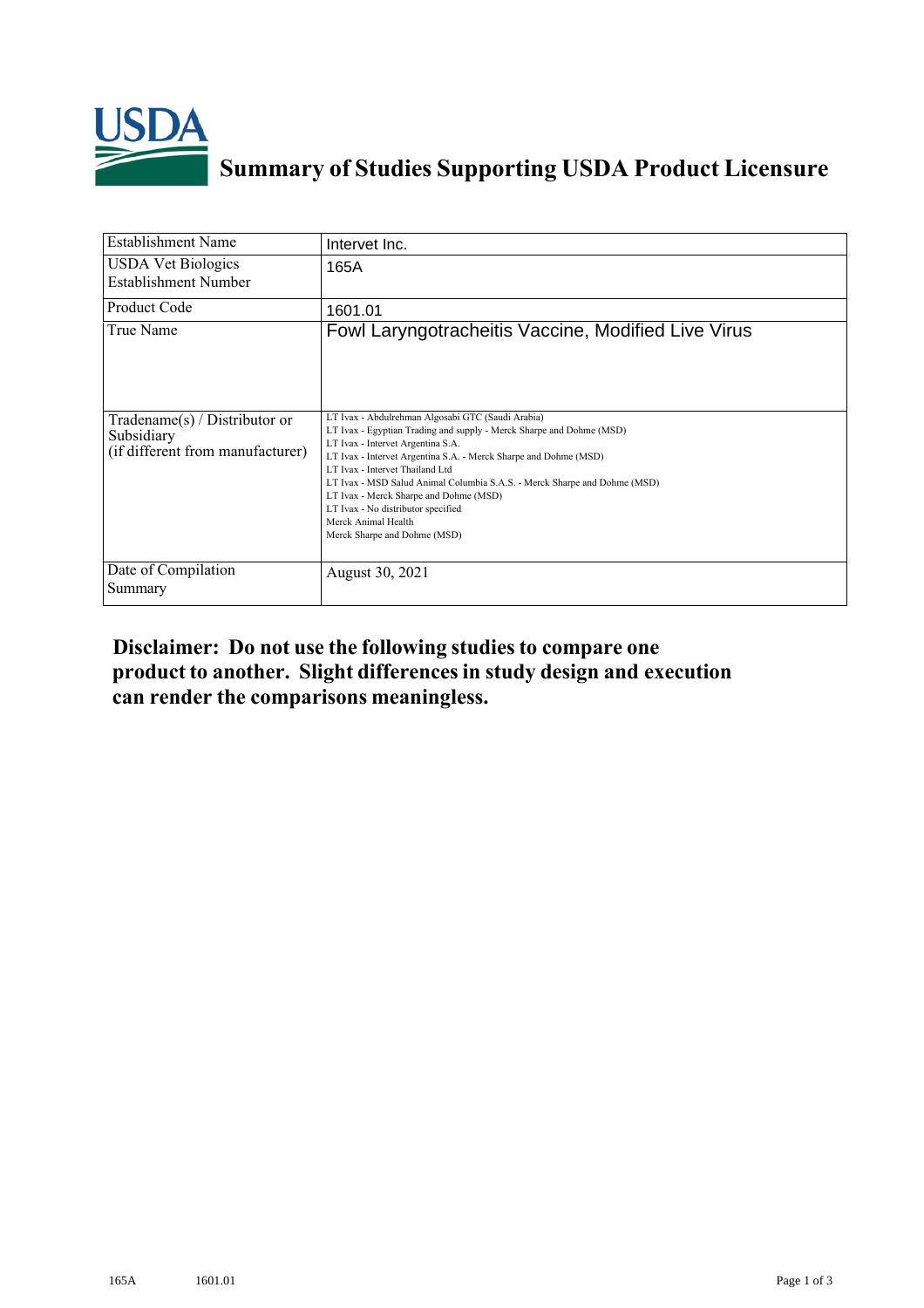| <b>Study Type</b>              | Efficacy                                                                                                                                                                                                                                                                                                                       |
|--------------------------------|--------------------------------------------------------------------------------------------------------------------------------------------------------------------------------------------------------------------------------------------------------------------------------------------------------------------------------|
| <b>Pertaining to</b>           | Fowl Laryngotracheitis Virus                                                                                                                                                                                                                                                                                                   |
| <b>Study Purpose</b>           | To demonstrate effectiveness against Fowl Laryngotracheitis                                                                                                                                                                                                                                                                    |
|                                | virus.                                                                                                                                                                                                                                                                                                                         |
|                                |                                                                                                                                                                                                                                                                                                                                |
| <b>Product Administration</b>  | Intraocular                                                                                                                                                                                                                                                                                                                    |
| <b>Study Animals</b>           | Chickens                                                                                                                                                                                                                                                                                                                       |
| <b>Challenge Description</b>   |                                                                                                                                                                                                                                                                                                                                |
| <b>Interval observed after</b> |                                                                                                                                                                                                                                                                                                                                |
| challenge                      |                                                                                                                                                                                                                                                                                                                                |
| <b>Results</b>                 | Study data were evaluated by USDA-APHIS prior to product<br>licensure and met regulatory standards for acceptance at the<br>time of submission. No data are published because this study<br>was submitted to USDA-APHIS prior to January 1, 2007, and<br>APHIS only requires publication of data submitted after that<br>date. |
| <b>USDA Approval Date</b>      | April 2, 1976                                                                                                                                                                                                                                                                                                                  |